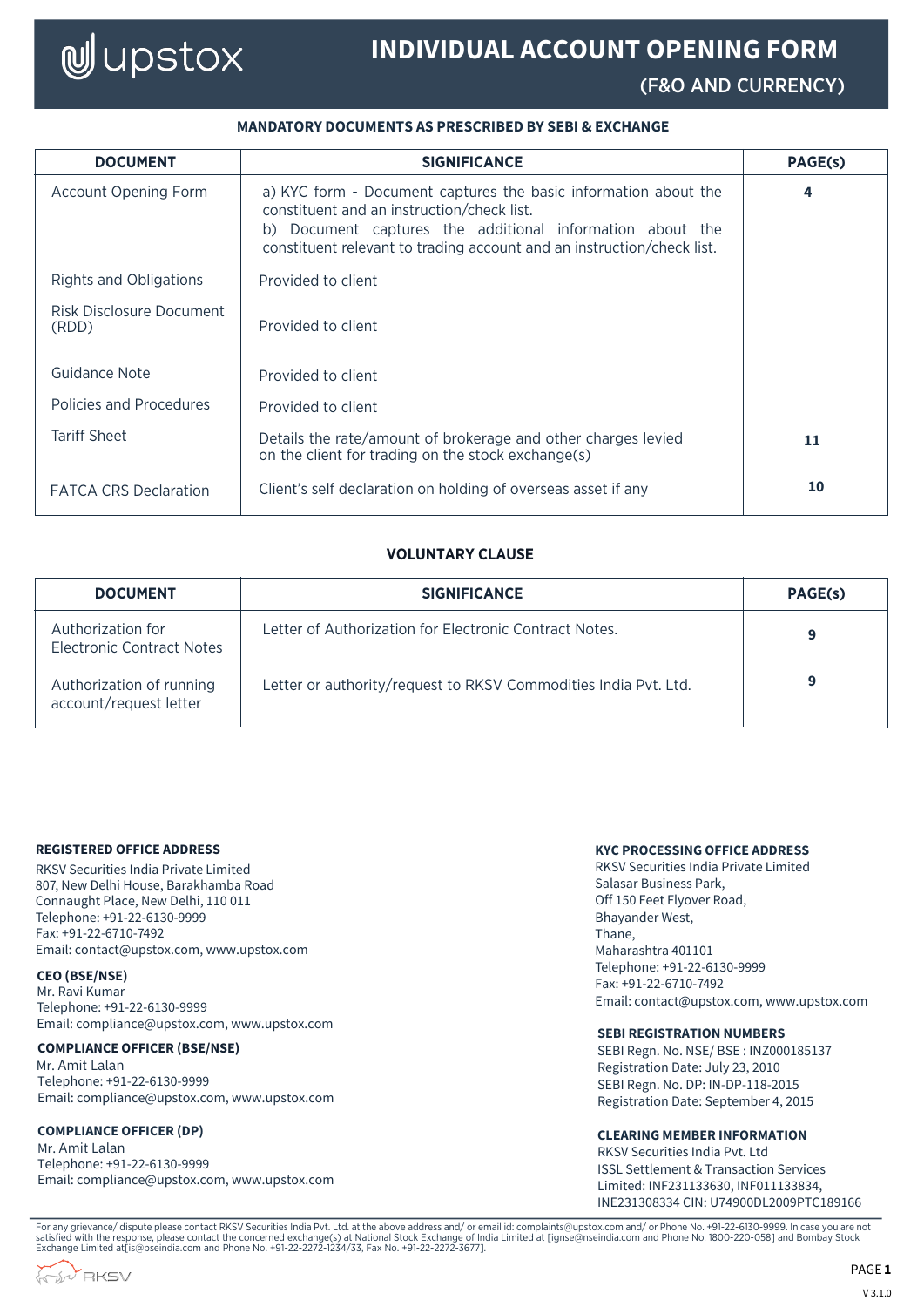## **INSTRUCTIONS / CHECK LIST FOR FILLING KYC FORM**

#### **(A) IMPORTANT POINTS**

- 1. Self attested copy of PAN card is mandatory for all clients.
- 2. Copies of all the documents submitted by the applicant should be self-attested and accompanied by originals for verification. In case the original of any document is not produced for verification, then the copies should be properly attested by entities authorized for attesting the documents, as per the below mentioned list.
- 3. If any proof of identity or address is in a foreign language, then translation into English is required.
- 4. Name & address of the applicant mentioned on the KYC form, should match with the documentary proof submitted.<br>5. If correspondence & permanent address are different, then proofs for both have to be submitted.
- 5. If correspondence & permanent address are different, then proofs for both have to be submitted.<br>6. Sole proprietor must make the application in his individual name & canacity.
- 6. Sole proprietor must make the application in his individual name & capacity.
- 7. In case of Merchant Navy NRI's, Mariner's declaration or certified copy of CDC (Continuous Discharge Certificate) is to be submitted.
- 8. For opening an account with Depository participant or Mutual Fund, for a minor, photocopy of the School Leaving Certificate/Mark sheet issued by Higher Secondary Board/Passport of Minor/Birth Certificate must be provided.
- 9. Politically Exposed Persons (PEP) are defined as individuals who are or have been entrusted with prominent public functions in a foreign country, e.g., Heads of States or of Governments, senior politicians, senior Government/judicial/military officers, senior executives of state owned corporations, important political party officials, etc.

#### **(B) PROOF OF IDENTITY (POI): List of documents admissible as Proof of Identity:**

- 1. PAN card with photograph. This is a mandatory requirement for all applicants except those who are specifically exempt from obtaining PAN (listed in Section D).
- 2. Unique Identification Number (UID) (Aadhaar) / Passport / Voter ID card / Driving license.
- 3. Identity card/ document with applicant's Photo, issued by any of the following: Central/State Government and its Departments, Statutory/ Regulatory Authorities, Public Sector Undertakings, Scheduled Commercial Banks, Public Financial Institutions, Colleges affiliated to Universities, Professional Bodies such as ICAI, ICWAI, ICSI, Bar Council etc., to their Members; and Credit cards/Debit cards issued by Bank.

#### **(C) PROOF OF ADDRESS (POA): List of documents admissible as Proof of Address: (\*Documents having an expiry date should be Valid on the date of submission.)**

- 1. Passport/Voters Identity Card/Ration Card/Registered Lease or Sale Agreement of Residence/Driving License/Flat Maintenance bill/Insurance Copy.
- 2. Utility bills like Telephone Bill (only land line), Electricity bill or Gas bill Not more than 3 months old.
- 3. BankAccount Statement/Passbook Not more than 3 months old.
- 4. Self-declaration by High Court and Supreme Court judges, giving the new address in respect of their own accounts.<br>5. Proof of address issued by any of the following: Bank Managers of Scheduled, Commercial Banks/Schedule
- 5. Proof of address issued by any of the following: Bank Managers of Scheduled Commercial Banks/Scheduled Co-Operative Bank/Multinational Foreign Banks/Gazetted Officer/Notary public/Elected representatives to the Legislative Assembly/Parliament/Documents issued by any Govt. or Statutory Authority.
- 6. Identity card/document with address, issued by any of the following: Central/State Government and its Departments, Statutory/Regulatory Authorities, Public Sector Undertakings, Scheduled Commercial Banks, Public Financial Institutions, Colleges affiliated to Universities and Professional Bodies such as ICAI, ICWAI, ICSI, Bar Council etc.,to their Members.
- 7. For FII/sub account, Power of Attorney given by FM/sub-account to the Custodians (which are duly notarized and/or apostiled or consularised) that gives the registered address should be taken.
- 8. The proof of address in the name of the spouse may be accepted.

#### **(D) EXEMPTIONS/CLARIFICATIONS TO PAN (\*Sufficient documentary evidence in support of such claims to be collected.)**

- 1. In case of transactions undertaken on behalf of Central Government and/or State Government and by officials appointed by Courts e.g. Official liquidator, Court receiver etc.
- 2. Investors residing in the state of Sikkim.
- 3. UN entities/multilateral agencies exempt from paying taxes/filing tax returns in India.
- 4. SIP of Mutual Funds upto Rs 50,000/- p.a.
- 5. In case of institutional clients, namely, Flls, Mfs, VCFs, FVCIs, Scheduled Commercial Banks, Multilateral and Bilateral Development Financial Institutions, State Industrial Development Corporations, Insurance Companies registered with IRDA and Public Financial Institution as defined under section 4A of the Companies Act, 1956, Custodians shall verify the PAN card details with the original PAN card and provide duly certified copies of such verified PAN details to the intermediary.

#### **(E) LIST OF PEOPLE AUTHORIZED TO ATTEST THE DOCUMENTS:**

1. Notary Public, Gazetted Officer, Manager of a Scheduled Commercial/Co-operative Bank or Multinational Foreign Banks (Name, Designation & Seal should be affixed on the copy).

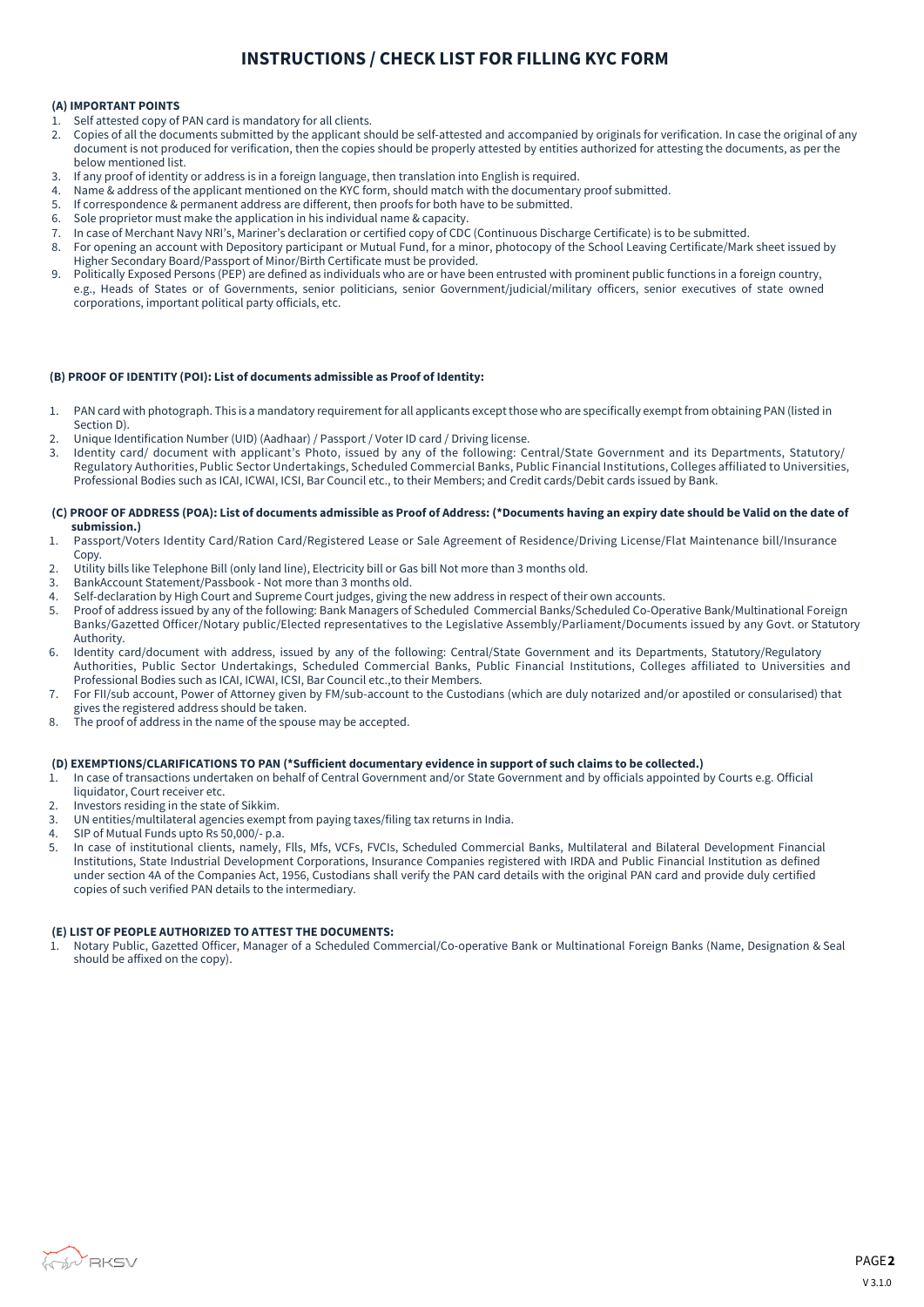## **ADDITIONAL DOCUMENTS IN CASE OF TRADING IN DERIVATIVES SEGMENTS - ILLUSTRATIVE LIST**

In respect of other clients, documents as per risk management policy of the stock broker need to be provided by the client from time to time.

- 1. Copy of ITR Acknowledgement
- 2. Copy of Annual Accounts
- 3. In case of Salary Income Salary Slip, Copy of Form 16
- 4. Net Worth Certificate
- 5. Copy of demat account holding statement.
- 6. Bank account statement forlast 6 months
- 7. Photocopy of the canceled cheque having the name of the account holder where the cheque book is issued, (or)
- 8. Photocopy of the Bank Statement having name and address of the BO
- 9. Photocopy of the Passbook having name and address of the BO, (or)
- 10. Letter from the Bank.
- 11. Self declaration with relevant supporting documents.
- 12. Any other relevant documents substantiating ownership of Assets.

In case of options 7, 8, 9 and 10 above, MICR and IFSC code of the branch should be present / mentioned on the document.

## **DEMAT MASTER OR RECENT HOLDING STATEMENT ISSUED BY DP BEARING NAME OF THE CLIENT**

For individuals:

- 1. Stock broker has an option of doing 'in-person' verification through web camera at the branch office of the stock broker/ sub-broker's office.
- 2. In case of non-resident clients, employees at the stock broker's local office, overseas can do in-person verification. Further, considering the infeasibility of carrying out 'In-person' verification of the non-resident clients by the stock broker's staff, attestation of KYC documents by Notary Public, Court, Magistrate, Judge, Local Banker, Indian Embassy / Consulate General in the country where the client resides may be permitted.

For non-individuals:

- 1. Form needs to be initialized by all the authorized signatory.
- 2. Copy of Board Resolution as declaration (on the letterhead) naming the persons authorized to deal in securities on behalf of company/firm/others and their specimen signatures.

## **ANNEXURE 2.3**

#### INSTRUCTIONS TO THE APPLICANTS (BOs) FOR ACCOUNT OPENING

- 1. Signatures can be in English or Hindi or any of the other languages contained in the 8th Schedule of the Constitution of India. Thumb impressions and signatures other than the above mentioned languages must be attested by a Magistrate or a Notary Public or a Special Executive Magistrate/ Special Executive Officer under his/her officials
- 2. Signatures should be preferably in black ink.
- 3. Details of the Names, Address, Telephone Number(s), etc., of the Magistrate / Notary Public / Special Executive Magistrate / Special Executive Officer are to be provided in case of attestation done by them.
- 4. In case of additional signatures (for accounts other than individuals), separate annexures should be attached to the account opening form.
- 5. In case of applications containing a Power of Attorney, the relevant Power of Attorney or the self-certified copy thereof, must be lodged along with the application.
- 6. All correspondence / queries shall be addressed to the first/ sole applicant.
- 7. Strike off whichever option, in the account opening form, is not applicable.

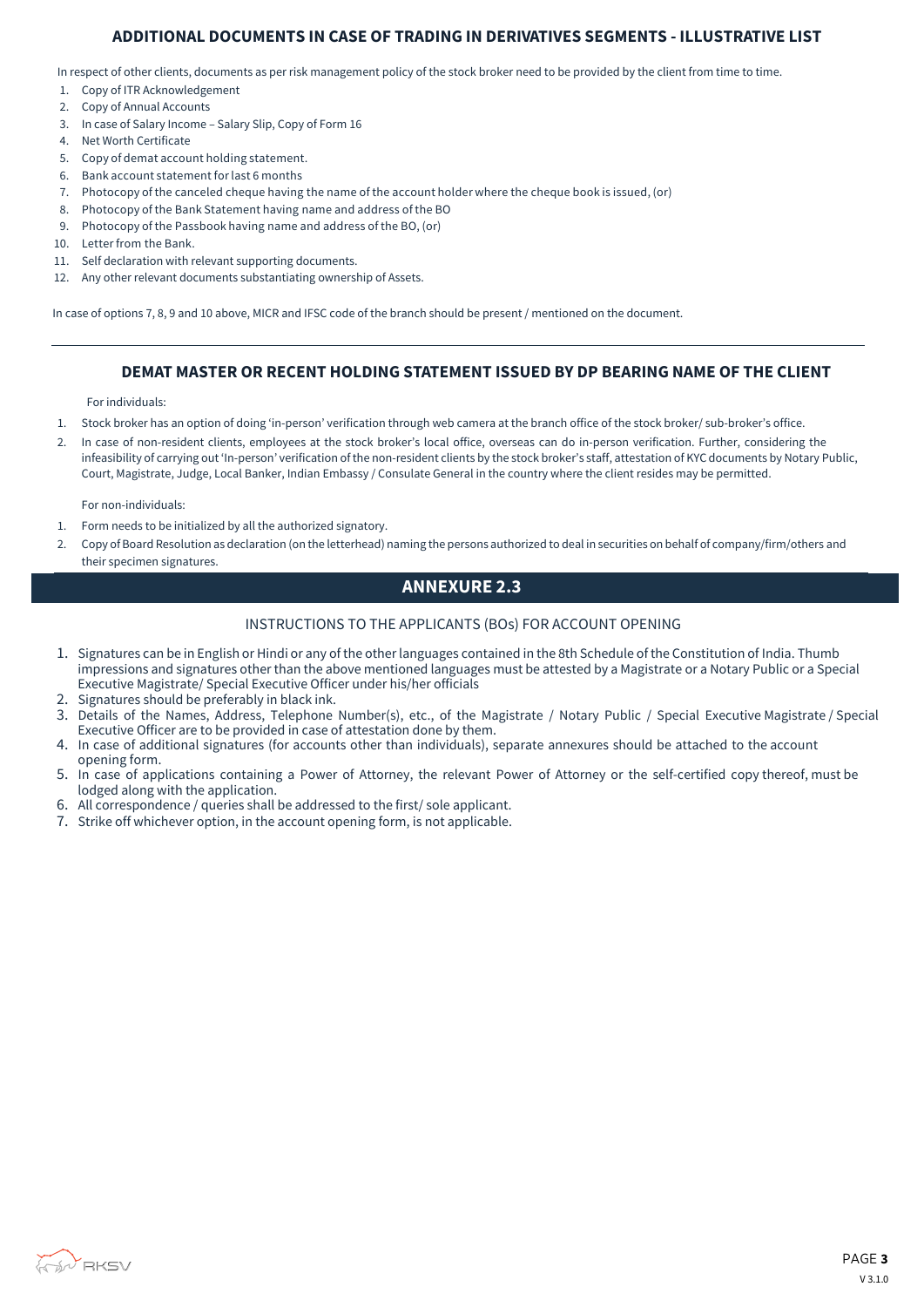**W** upstox

## **Know Your Client (KYC) Application Form (For Individuals Only)**

Please fill type the form in English and BLOCK letters. **Sign all areas marked with 'x'**. Once completed, please mail the completed form along with the necessary proofs to our corporate office in Mumbai.

PLEASE AFFIX A RECENT PASSPORT PHOTOGRAPH AND **SIGN ACROSS IT**

CLIENT'S SIGNATURE [1]

| A. Identity Details (please see guidelines)                                                                                                                                                                                   |                                               |                                    |                                                                                                                                                                  |
|-------------------------------------------------------------------------------------------------------------------------------------------------------------------------------------------------------------------------------|-----------------------------------------------|------------------------------------|------------------------------------------------------------------------------------------------------------------------------------------------------------------|
| FULL NAME (As appearing in supporting identification document):                                                                                                                                                               |                                               |                                    |                                                                                                                                                                  |
| FATHER / SPOUSE'S NAME:                                                                                                                                                                                                       |                                               | MAIDEN NAME: (If any)              |                                                                                                                                                                  |
| <b>MOTHER NAME:</b>                                                                                                                                                                                                           |                                               |                                    |                                                                                                                                                                  |
| T-TRANSGENDER<br>GENDER<br>() MALE () FEMALE<br>$($ )                                                                                                                                                                         | MARITAL STATUS                                | () MARRIED                         | () UNMARRIED<br>() OTHERS                                                                                                                                        |
| $CITIZENSHIP$ $\bigcap$ $IN$ - $INDIAN$<br>O OTHERS (ISO 3166 COUNTRY CODE                                                                                                                                                    |                                               |                                    | DATE OF BIRTH (dd/mm/yyyy)                                                                                                                                       |
| <b>RESIDENTIAL STATUS</b>                                                                                                                                                                                                     | RESIDENT INDIVIDUAL ( ) NON RESIDENT INDIAN   | <b>FOREIGN NATIONAL</b>            | PERSON OF INDIAN ORIGIN                                                                                                                                          |
| PAN (Please enclose a duly attested copy)                                                                                                                                                                                     |                                               | AADHAAR NUMBER (if any)            |                                                                                                                                                                  |
| PROOF OF IDENTITY SUBMITTED FOR PAN EXEMPT CASES (Please Tick√)                                                                                                                                                               | ( )                                           | <b>OTHERS</b>                      | (Please see guideline 'D')                                                                                                                                       |
| $\bigcap$ NREGA JOB                                                                                                                                                                                                           |                                               |                                    |                                                                                                                                                                  |
| <b>B. Address Details (Please see guidelines)</b>                                                                                                                                                                             |                                               |                                    |                                                                                                                                                                  |
| Address Type<br>Residential / Business                                                                                                                                                                                        | Residential                                   | <b>Business</b>                    | □ Registered Office<br>Unspecified                                                                                                                               |
| ADDRESS FOR RESIDENCE/CORRESPONDENCE:                                                                                                                                                                                         |                                               |                                    |                                                                                                                                                                  |
|                                                                                                                                                                                                                               |                                               |                                    |                                                                                                                                                                  |
|                                                                                                                                                                                                                               |                                               |                                    |                                                                                                                                                                  |
| CITY/TOWN/VILLAGE:                                                                                                                                                                                                            | PIN CODE                                      |                                    | STATE:                                                                                                                                                           |
| TEL (OFF):                                                                                                                                                                                                                    |                                               | TEL (RES):                         | COUNTRY:                                                                                                                                                         |
| MOBILE:                                                                                                                                                                                                                       |                                               | FAX:                               |                                                                                                                                                                  |
| <b>EMAIL ADDRESS:</b>                                                                                                                                                                                                         |                                               |                                    |                                                                                                                                                                  |
| PERMANENT ADDRESS OF RESIDENT APPLICANT IF DIFFERENT FROM ABOVE B1 OR OVERSEAS ADDRESS(MANDATORY) FOR NON RESIDENT APPLICANT:                                                                                                 |                                               |                                    |                                                                                                                                                                  |
|                                                                                                                                                                                                                               |                                               |                                    |                                                                                                                                                                  |
|                                                                                                                                                                                                                               |                                               |                                    |                                                                                                                                                                  |
| CITY/TOWN/VILLAGE:                                                                                                                                                                                                            | PIN CODE                                      |                                    | STATE:                                                                                                                                                           |
|                                                                                                                                                                                                                               |                                               |                                    | COUNTRY:                                                                                                                                                         |
| PROOF OF ADDRESS TO BE PROVIDED BY APPLICANT. PLEASE SUBMITANY ONE OF THE FOLLOWING VALID DOCUMENTS & CHOOSE THE DOCUMENT ATTACHED<br>PASSPORT $\bigcirc$ RATION CARD $\bigcirc$ REGISTERED LEASE/SALE AGREEMENT OF RESIDENCE |                                               |                                    | ◯ DRIVING LICENCE │ ◯ VOTER IDENTITY CARD                                                                                                                        |
| ◯ *LATEST BANK A/c STATEMENT/PASSBOOK                                                                                                                                                                                         | ◯ *LATEST TELEPHONE BILL (Only landline)      |                                    | ◯ *LATEST ELECTRICITY BILL<br>$\bigcirc$ *LATEST GAS BILL                                                                                                        |
| ◯ OTHERS (Please Specify)<br>*Not more than 3 months old. Validity/Expiry date of proof of address submitted (dd/mm/yyyy)                                                                                                     |                                               |                                    |                                                                                                                                                                  |
| ANY OTHER INFORMATION:                                                                                                                                                                                                        |                                               |                                    |                                                                                                                                                                  |
|                                                                                                                                                                                                                               | <b>DECLARATION</b>                            |                                    |                                                                                                                                                                  |
|                                                                                                                                                                                                                               |                                               |                                    | I/We hereby declare that the details furnished above are true and correct to the best of my/our knowledge and belief and I/We undertake to inform you of any     |
| be held liable for it.                                                                                                                                                                                                        |                                               |                                    | changes therein, immediately. In case any of the above information is found to be false or untrue or misleading or misrepresenting, I am/We are aware that I may |
| <b>CLIENT'S</b>                                                                                                                                                                                                               |                                               | PLACE:                             |                                                                                                                                                                  |
| X<br><b>SIGNATURE [2]</b>                                                                                                                                                                                                     |                                               | DATE (DD/MM/YYYY)                  |                                                                                                                                                                  |
| <b>FOR OFFICE USE ONLY</b>                                                                                                                                                                                                    | <b>IPV</b> Done                               | on (dd/mm/yyyy)<br><b>Tarat</b>    |                                                                                                                                                                  |
| AMC/Intermediary name OR code                                                                                                                                                                                                 | Application Type $\Box$ New                   | $\Box$ Update                      | Seal/Stamp of the intermediary should contain                                                                                                                    |
| (Originals verified) True copies of                                                                                                                                                                                           | KYC Number (Mandatory for KYC update request) |                                    | <b>Staff Name</b><br>Designation                                                                                                                                 |
| documents received                                                                                                                                                                                                            |                                               |                                    | Name of the Organization<br>Signature<br>Date                                                                                                                    |
| (Attested) True copies of documents<br>received Main Intermediary                                                                                                                                                             | Account Type<br>$\perp$                       | Normal □ Small                     | Place                                                                                                                                                            |
|                                                                                                                                                                                                                               |                                               | Simplified (or low risk customers) |                                                                                                                                                                  |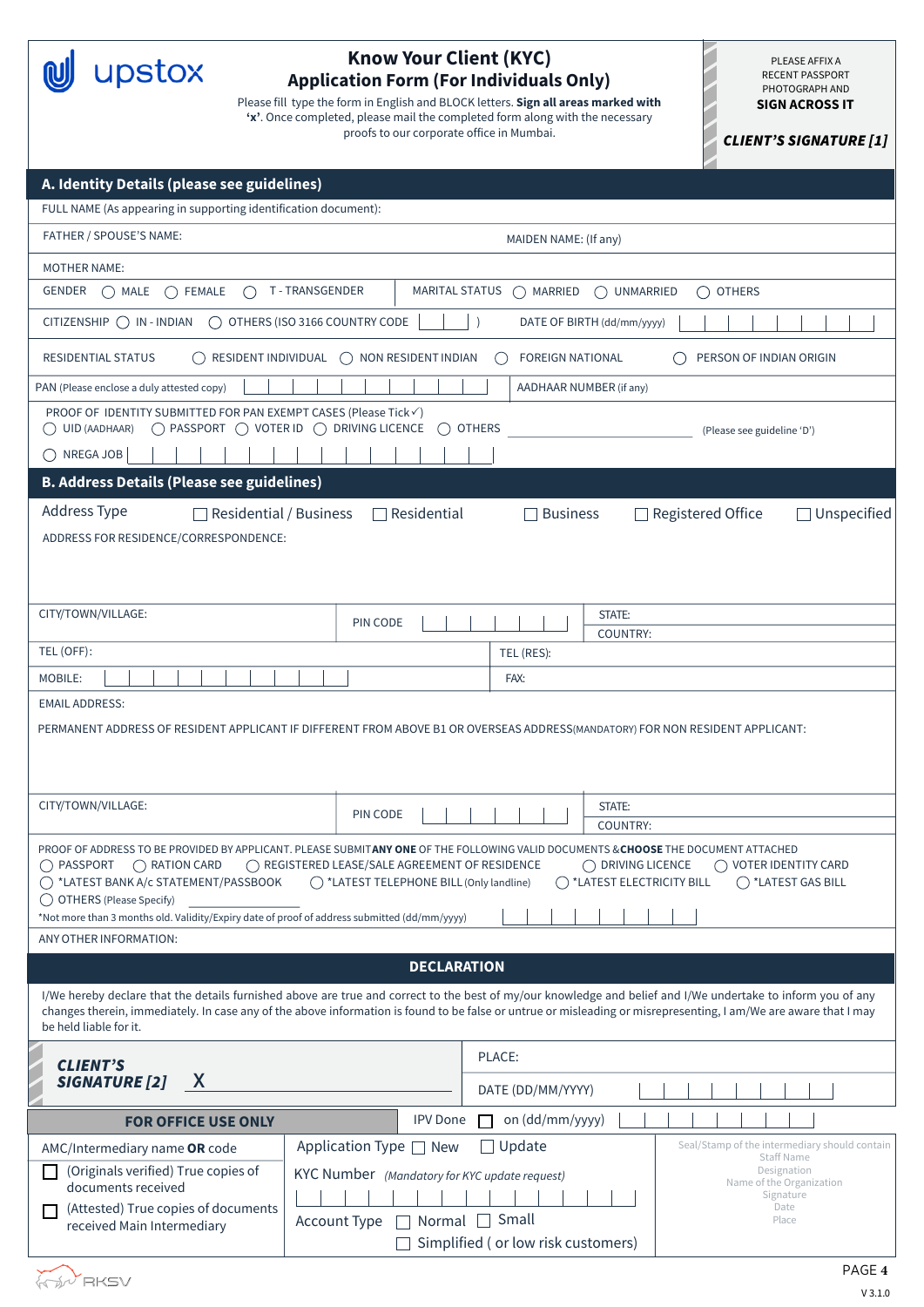|                                                                                                                               | <b>TRADING AND DEMAT ACCOUNT RELATED DETAILS</b>                                                                                                                                                                               |
|-------------------------------------------------------------------------------------------------------------------------------|--------------------------------------------------------------------------------------------------------------------------------------------------------------------------------------------------------------------------------|
| <b>SECTION A</b>                                                                                                              | PRIMARY BANKING ACCOUNT (DIVIDEND BANK DETAILS)                                                                                                                                                                                |
| <b>BANK NAME</b>                                                                                                              | <b>BRANCH NAME</b>                                                                                                                                                                                                             |
| <b>BRANCH ADDRESS</b>                                                                                                         |                                                                                                                                                                                                                                |
| CITY/TOWN/VILLAGE                                                                                                             | <b>STATE</b><br>PIN CODE<br><b>COUNTRY</b>                                                                                                                                                                                     |
| <b>ACCOUNT NUMBER</b>                                                                                                         |                                                                                                                                                                                                                                |
| <b>MICR NUMBER</b>                                                                                                            | <b>IFSC CODE</b>                                                                                                                                                                                                               |
| <b>ACCOUNT TYPE</b><br>$\bigcirc$ CURRENT $\bigcirc$ SAVINGS                                                                  | $\bigcirc$ NRI / NRE / NRO<br>$\bigcirc$ OTHERS (Please Specify)                                                                                                                                                               |
| <b>SECTION B</b>                                                                                                              | PRIMARY DEPOSITORY ACCOUNT<br>(OPTIONAL)                                                                                                                                                                                       |
| DEPOSITORY PARTICIPANT NAME                                                                                                   | DP TYPE (NSDL/CDSL)<br><b>DEPOSITORY PARTICIPANT ID</b>                                                                                                                                                                        |
| <b>BENEFICIARY NAME</b>                                                                                                       | <b>BENEFICIARY ID (BO ID)</b>                                                                                                                                                                                                  |
| <b>SECTION C</b>                                                                                                              | <b>TRADING PREFERENCES</b>                                                                                                                                                                                                     |
|                                                                                                                               | Please sign in the relevant boxes where you wish to trade. The segment not chosen should be struck off by the client. If, in future, the client wants to trade on any new segment / new exchange, separate authorization / let |
| <b>NSE CDS SEGMENT</b>                                                                                                        | <b>NSE F&amp;O SEGMENT</b><br><b>BSE CDS SEGMENT</b>                                                                                                                                                                           |
| $\pmb{\mathsf{X}}$<br>Χ                                                                                                       | $\sf X$                                                                                                                                                                                                                        |
| <b>CLIENT'S SIGNATURE [3A]</b>                                                                                                | <b>CLIENT'S SIGNATURE [3C]</b><br><b>CLIENT'S SIGNATURE [3B]</b>                                                                                                                                                               |
| DATE (DD/MM/YYYY)                                                                                                             |                                                                                                                                                                                                                                |
| <b>SECTION D</b>                                                                                                              | <b>PAST ACTIONS</b>                                                                                                                                                                                                            |
| its Partners/ promoters/ whole time directors/ authorized persons in charge of dealing in securities during the last 3 years. | Details of any action/proceedings initiated/pending/taken by SEBI/Stock exchange/any other authority against the applicant/constituent or                                                                                      |
| <b>SECTION E</b>                                                                                                              | <b>DEALINGS THROUGH OTHER MEMBERS</b>                                                                                                                                                                                          |
| PROVIDE DETAILS OF ALL IN A SEPARATE SHEET CONTAINING ALL THE INFORMATION AS MENTIONED BELOW)                                 | IF CLIENT IS DEALING THROUGH ANY OTHER MEMBER, PLEASE PROVIDE THE FOLLOWING DETAILS (IN CASE DEALING WITH MULTIPLE MEMBERS,                                                                                                    |
| MEMBER/AUTHORIZED PERSON NAME:                                                                                                | <b>EXCHANGE:</b><br><b>EXCHANGE REGISTRATION NUMBER:</b>                                                                                                                                                                       |
| CONCERNED MEMBER'S NAME WITH WHOM AP IS REGISTERED:                                                                           | <b>CLIENT CODE:</b>                                                                                                                                                                                                            |
| <b>REGISTERED OFFICE ADDRESS:</b>                                                                                             | CITY:                                                                                                                                                                                                                          |
| COUNTRY:<br>STATE:                                                                                                            | TELEPHONE:<br>FAX:                                                                                                                                                                                                             |
| <b>EMAIL ADDRESS:</b>                                                                                                         | DETAILS OF DISPUTES/DUES PENDING FROM/TO SUCH MEMBER/ AP:                                                                                                                                                                      |
| <b>WEBSITE:</b>                                                                                                               |                                                                                                                                                                                                                                |
|                                                                                                                               | DETAILS OF RELATED PERSON (RP) (In case of additional related persons, please fill Annexure B1') (Please refer instruction G at the end)                                                                                       |
| Addition of RP<br>Deletion of RP                                                                                              | KYC Number of RP (if available*)                                                                                                                                                                                               |
| RP Type*<br>$\Box$ Guardian of Minor                                                                                          | <b>Authorized Representative</b><br>$\Box$ Assignee                                                                                                                                                                            |
| Prefix<br>First Name<br>Name*<br>(If KYC number and name are provided, Proof of identity of RP required)                      | Middle Name<br>Last Name                                                                                                                                                                                                       |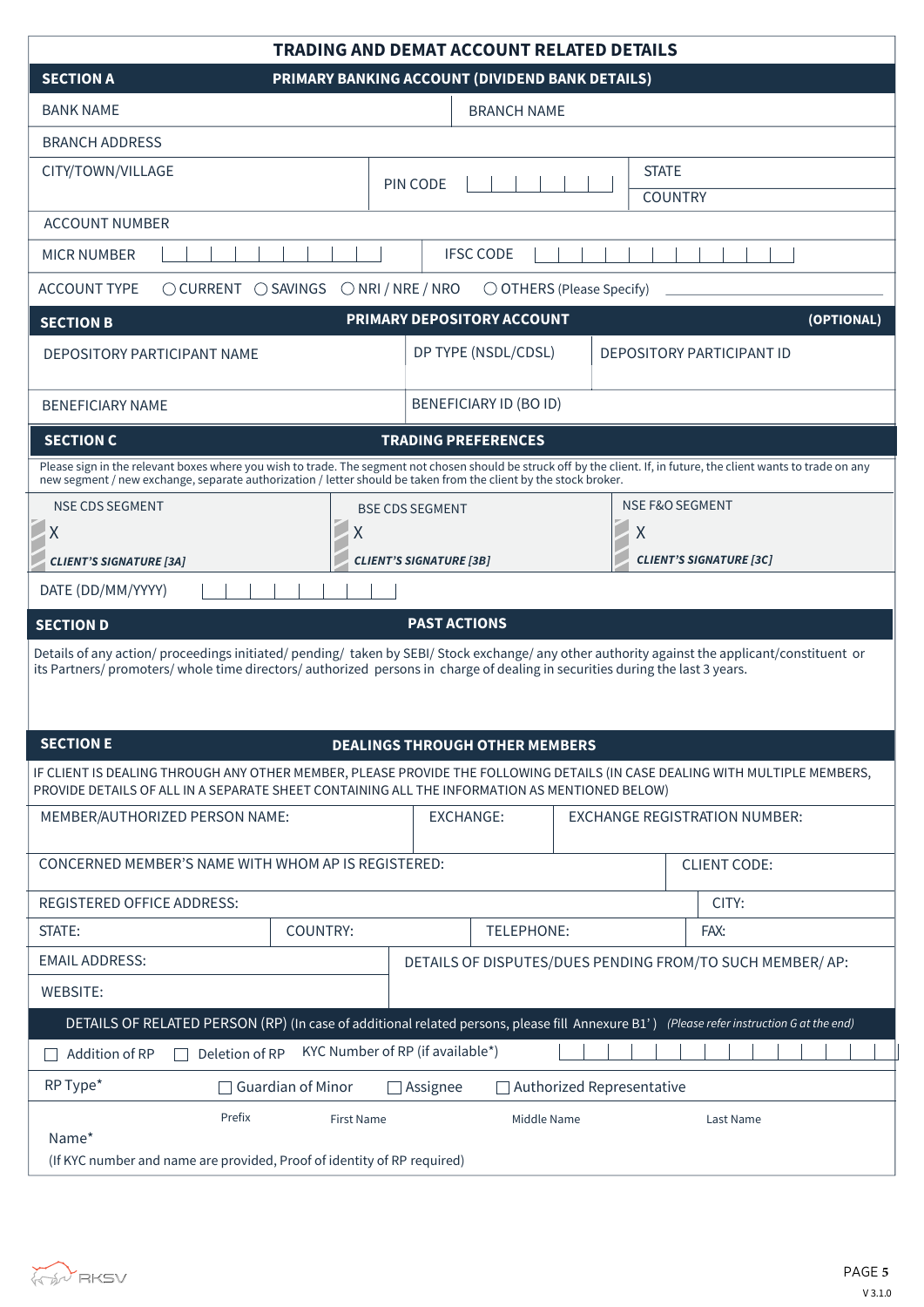| <b>SECTION F</b>                                                                                                                                                                                                                                                                                                                                                                                                                                  | <b>ADDITONAL DETAILS</b>                                           |                           |                                                                                                                                                                                                                                                                                                                                                                                                                                                                       |
|---------------------------------------------------------------------------------------------------------------------------------------------------------------------------------------------------------------------------------------------------------------------------------------------------------------------------------------------------------------------------------------------------------------------------------------------------|--------------------------------------------------------------------|---------------------------|-----------------------------------------------------------------------------------------------------------------------------------------------------------------------------------------------------------------------------------------------------------------------------------------------------------------------------------------------------------------------------------------------------------------------------------------------------------------------|
| <b>CONTRACT NOTE PREFERENCES:</b>                                                                                                                                                                                                                                                                                                                                                                                                                 | ELECTRONIC CONTRACT NOTE (ECN)<br>$\odot$                          |                           | O PHYSICAL CONTRACT NOTE                                                                                                                                                                                                                                                                                                                                                                                                                                              |
| <b>EMAIL ADDRESS (Same as mentioned on Page 4):</b>                                                                                                                                                                                                                                                                                                                                                                                               |                                                                    |                           |                                                                                                                                                                                                                                                                                                                                                                                                                                                                       |
| $\mathbb{R}$ I WISH TO AVAIL THE FACILITY OF INTERNET<br>TRADING / WIRELESS TECHNOLOGY                                                                                                                                                                                                                                                                                                                                                            |                                                                    |                           | NUMBER OF YEARS OF INVESTMENT / TRADING EXPERIENCE                                                                                                                                                                                                                                                                                                                                                                                                                    |
| IN CASE OF NON-INDIVIDUALS, NAME, DESIGNATION, PAN, UID, SIGNATURE,<br>RESIDENTIAL ADDRESS AND PHOTOGRAPHS OF PERSONS AUTHORIZED TO DEAL IN<br>SECURITIES ON BEHALF OF COMPANY FIRM/OTHERS                                                                                                                                                                                                                                                        |                                                                    |                           | ANY OTHER INFORMATION                                                                                                                                                                                                                                                                                                                                                                                                                                                 |
| <b>SECTION G</b>                                                                                                                                                                                                                                                                                                                                                                                                                                  |                                                                    | <b>INTRODUCER DETAILS</b> | (OPTIONAL)                                                                                                                                                                                                                                                                                                                                                                                                                                                            |
| <b>NAME OF THE INTRODUCER</b>                                                                                                                                                                                                                                                                                                                                                                                                                     |                                                                    |                           | <b>RELATIONSHIP WITH THE INTRODUCER</b>                                                                                                                                                                                                                                                                                                                                                                                                                               |
| INTRODUCER'S STATUS ○                                                                                                                                                                                                                                                                                                                                                                                                                             | EXISTING CLIENT $\bigcirc$ AUTHORIZED PERSON $\bigcirc$ SUB-BROKER |                           | $\bigcirc$ REMISIER                                                                                                                                                                                                                                                                                                                                                                                                                                                   |
| <b>INTRODUCER'S ADDRESS</b>                                                                                                                                                                                                                                                                                                                                                                                                                       | INTRODUCER'S PHONE NUMBER                                          |                           | <b>INTRODUCER'S SIGNATURE</b>                                                                                                                                                                                                                                                                                                                                                                                                                                         |
| <b>INTRODUCER'S CLIENT ID</b>                                                                                                                                                                                                                                                                                                                                                                                                                     |                                                                    |                           |                                                                                                                                                                                                                                                                                                                                                                                                                                                                       |
| <b>CLIENT'S NAME</b>                                                                                                                                                                                                                                                                                                                                                                                                                              |                                                                    |                           |                                                                                                                                                                                                                                                                                                                                                                                                                                                                       |
| <b>CLIENT'S</b><br><b>SIGNATURE [4] X.</b>                                                                                                                                                                                                                                                                                                                                                                                                        |                                                                    |                           | DATE (DD/MM/YYYY)                                                                                                                                                                                                                                                                                                                                                                                                                                                     |
|                                                                                                                                                                                                                                                                                                                                                                                                                                                   |                                                                    | <b>DECLARATION</b>        |                                                                                                                                                                                                                                                                                                                                                                                                                                                                       |
| aware that I/we may be held liable for it.<br>2. I/We confirm having read/been explained and understood the contents of the document on policy and procedures of the stock broker and the tariff<br>sheet.<br>3. I/We further confirm having read and understood the contents of the 'Rights and Obligations' document(s) and 'Risk Disclosure Document'. I/We do<br>been displayed for Information on stock broker's designated website, if any. |                                                                    |                           | 1. I/We hereby declare that the details furnished above are true and correct to the best of my/our knowledge and belief and I/we undertake to inform you<br>of any changes therein, immediately. In case any of the above information is found to be false or untrue or misleading or misrepresenting, I am/we are<br>hereby agree to be bound by such provisions as outlined in these documents. I/We have also been informed that the standard set of documents has |
| <b>CLIENT'S NAME</b>                                                                                                                                                                                                                                                                                                                                                                                                                              |                                                                    | <b>PLACE</b>              |                                                                                                                                                                                                                                                                                                                                                                                                                                                                       |
| <b>CLIENT'S</b><br><b>SIGNATURE [5]</b><br>$\mathbf{X}$                                                                                                                                                                                                                                                                                                                                                                                           |                                                                    |                           | DATE (DD/MM/YYYY)                                                                                                                                                                                                                                                                                                                                                                                                                                                     |
|                                                                                                                                                                                                                                                                                                                                                                                                                                                   | <b>FOR OFFICE USE ONLY</b>                                         |                           |                                                                                                                                                                                                                                                                                                                                                                                                                                                                       |
| <b>CLIENT'S UCC CODE</b>                                                                                                                                                                                                                                                                                                                                                                                                                          | <b>EMPLOYEE CODE:</b>                                              |                           | <b>EMPLOYEE DESIGNATION:</b>                                                                                                                                                                                                                                                                                                                                                                                                                                          |
| <b>VERIFICATION OF DOCUMENTS</b>                                                                                                                                                                                                                                                                                                                                                                                                                  |                                                                    |                           |                                                                                                                                                                                                                                                                                                                                                                                                                                                                       |
| DOCUMENTS VERIFIED BY:                                                                                                                                                                                                                                                                                                                                                                                                                            | EMPLOYEE DESIGNATION:                                              |                           | ON DATE (DD/MM/YYYY)                                                                                                                                                                                                                                                                                                                                                                                                                                                  |
| <b>EMPLOYEE SIGNATURE:</b><br><b>CLEINTS INTERVIEW</b><br><b>CLIENT INTERVIEWED BY</b>                                                                                                                                                                                                                                                                                                                                                            | <b>EMPLOYEE CODE:</b><br>EMPLOYEE DESIGNATION:                     |                           | ON DATE (DD/MM/YYYY)                                                                                                                                                                                                                                                                                                                                                                                                                                                  |
| <b>EMPLOYEE SIGNATURE:</b>                                                                                                                                                                                                                                                                                                                                                                                                                        | <b>EMPLOYEE CODE:</b>                                              |                           |                                                                                                                                                                                                                                                                                                                                                                                                                                                                       |
| IN PERSON VERIFICATION (IPV)                                                                                                                                                                                                                                                                                                                                                                                                                      |                                                                    |                           |                                                                                                                                                                                                                                                                                                                                                                                                                                                                       |
| <b>IPV PERFORMED BY</b>                                                                                                                                                                                                                                                                                                                                                                                                                           | EMPLOYEE DESIGNATION:                                              |                           | ON DATE (DD/MM/YYYY)                                                                                                                                                                                                                                                                                                                                                                                                                                                  |
| <b>EMPLOYEE SIGNATURE:</b>                                                                                                                                                                                                                                                                                                                                                                                                                        | <b>EMPLOYEE CODE:</b>                                              |                           |                                                                                                                                                                                                                                                                                                                                                                                                                                                                       |
| the client aware of 'Rights and Obligations' document (s), RDD and Guidance Note. I/ We have given/ sent him a copy of all the KYC documents. I/ We<br>clients. I/ We also undertake that any change in the 'Rights and Obligations' and RDD would be made available on my/ our website, if any, for the<br>information of the clients.                                                                                                           |                                                                    |                           | I/We undertake that we have made the client aware of 'Policy and Procedures', tariff sheet and all the non-mandatory documents. I/We have also made<br>undertake that any change in the 'Policy and Procedures', tariff sheet and all the non-mandatory documents would be duly intimated to the                                                                                                                                                                      |
| SIGNATURE OF THE AUTHORISED SIGNATORY                                                                                                                                                                                                                                                                                                                                                                                                             | DATE (DD/MM/YYYY)                                                  |                           | SEAL/STAMP OF THE INTERMEDIARY                                                                                                                                                                                                                                                                                                                                                                                                                                        |
|                                                                                                                                                                                                                                                                                                                                                                                                                                                   |                                                                    |                           | PAGE 6                                                                                                                                                                                                                                                                                                                                                                                                                                                                |
|                                                                                                                                                                                                                                                                                                                                                                                                                                                   |                                                                    |                           |                                                                                                                                                                                                                                                                                                                                                                                                                                                                       |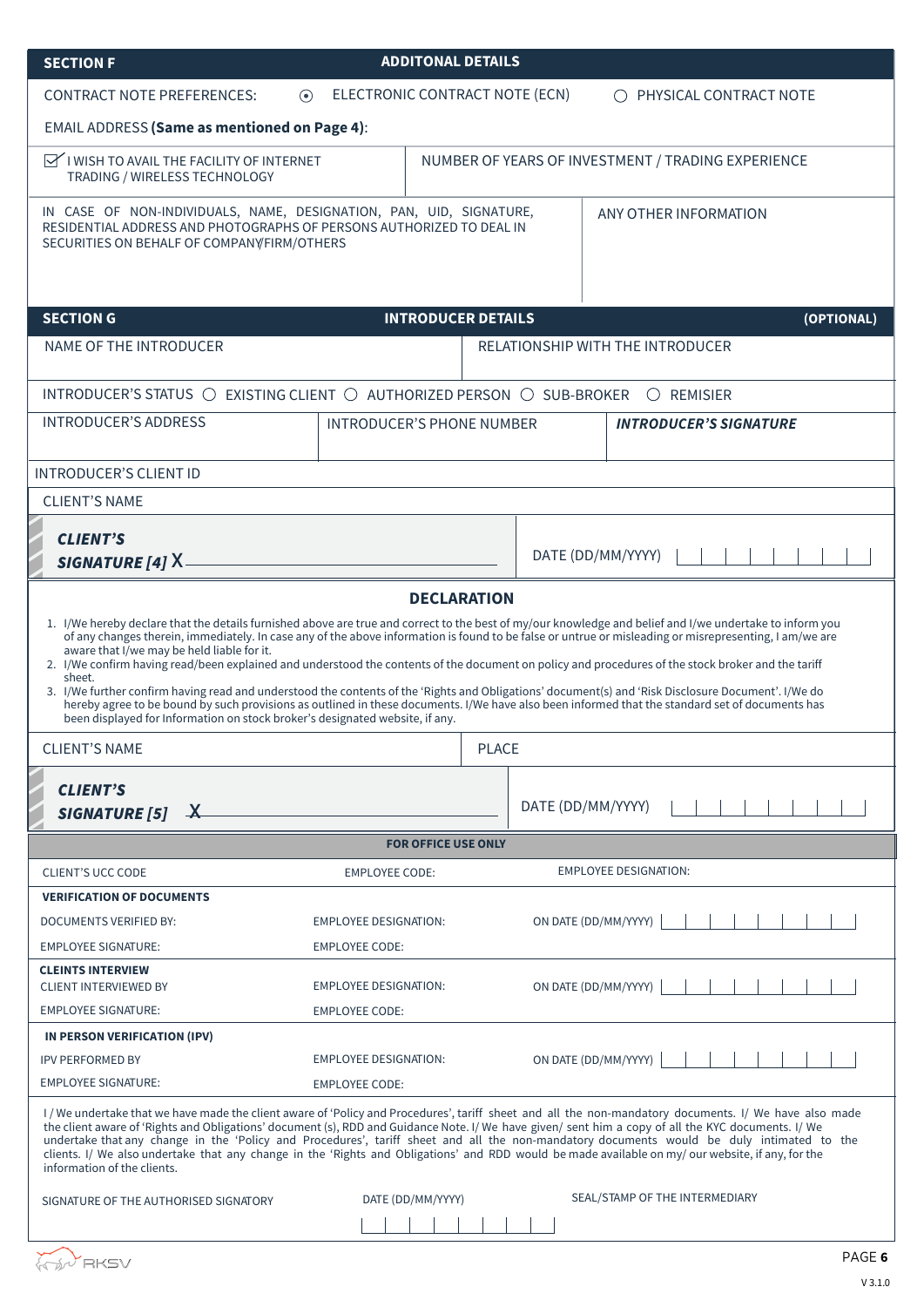| <b>OTHER DETAILS</b>                                                                                                                                                                                                                                                 |                                                                                   |
|----------------------------------------------------------------------------------------------------------------------------------------------------------------------------------------------------------------------------------------------------------------------|-----------------------------------------------------------------------------------|
| <b>GROSS ANNUAL INCOME DETAILS (Income Range per annum)</b><br>UP TO RS. 1 LAC $\bigcirc$ RS. 1 LAC - RS. 5 LAC $\bigcirc$ RS. 5 LAC - RS. 10 LAC<br>( )<br>RS. 10 LAC - RS. 25 LAC  O MORE THAN RS. 25 LAC<br>( )                                                   | NET WORTH AS ON DATE (NOT OLDER THAN 1 YEAR)<br>VALUE IN Rs.<br>DATE (DD/MM/YYYY) |
| FOR NON INDIVIDUALS: $\bigcirc$ 25 LAC - 1 CRORE<br><b>OVER 1 CRORE</b><br>( )                                                                                                                                                                                       |                                                                                   |
| Occupation Type*□ S-Service (□ Private Sector □ Public Sector □ Government Sector)<br>$\Box$ O-Others ( $\Box$ Professional $\Box$ Self Employed $\Box$ Retired $\Box$ Housewife $\Box$ Student)<br>$\Box$ B-Business $\Box$ X- Not Categorised $\Box$ Agriculturist |                                                                                   |
| AFFILIATIONS:<br>$\bigcirc$ POLITICALLY EXPOSED PERSON (PEP)<br>$\bigcap$                                                                                                                                                                                            | RELATED TO A POLITICALLY EXPOSED PERSON (RPEP)                                    |
| ANY OTHER INFORMATION:                                                                                                                                                                                                                                               |                                                                                   |

| H. NOMINATION DETAILS (for individuals only)                                   |                |                                  |
|--------------------------------------------------------------------------------|----------------|----------------------------------|
| $\bigcirc$ I/We wish to nominate<br>I/We do not wish to nominate<br>$\bigcirc$ |                |                                  |
| Name of the Nominee:                                                           |                |                                  |
| Relationship with the Nominee:                                                 |                |                                  |
|                                                                                |                |                                  |
| PAN of Nominee                                                                 |                |                                  |
| Date of Birth of Nominee                                                       |                |                                  |
| Address and phone no. of the Nominee                                           |                |                                  |
|                                                                                |                |                                  |
| If Nominee is a minor, details of guardian:                                    |                |                                  |
| Name of guardian                                                               |                |                                  |
| Address and phone no. of Guardian:                                             |                |                                  |
| Signature of guardian                                                          |                |                                  |
| <b>DETAILS OF THE WITNESS #1</b>                                               |                | <b>DETAILS OF THE WITNESS #2</b> |
| <b>NAME</b><br><b>NAME</b>                                                     |                |                                  |
| <b>ADDRESS</b>                                                                 | <b>ADDRESS</b> |                                  |
|                                                                                |                |                                  |
| SIGNATURE                                                                      | SIGNATURE      |                                  |
|                                                                                |                |                                  |
| <b>CLIENT'S NAME</b>                                                           |                |                                  |
| <b>CLIENT'S</b>                                                                |                |                                  |
| SIGNATURE [6] X.                                                               |                | DATE (DD/MM/YYYY)                |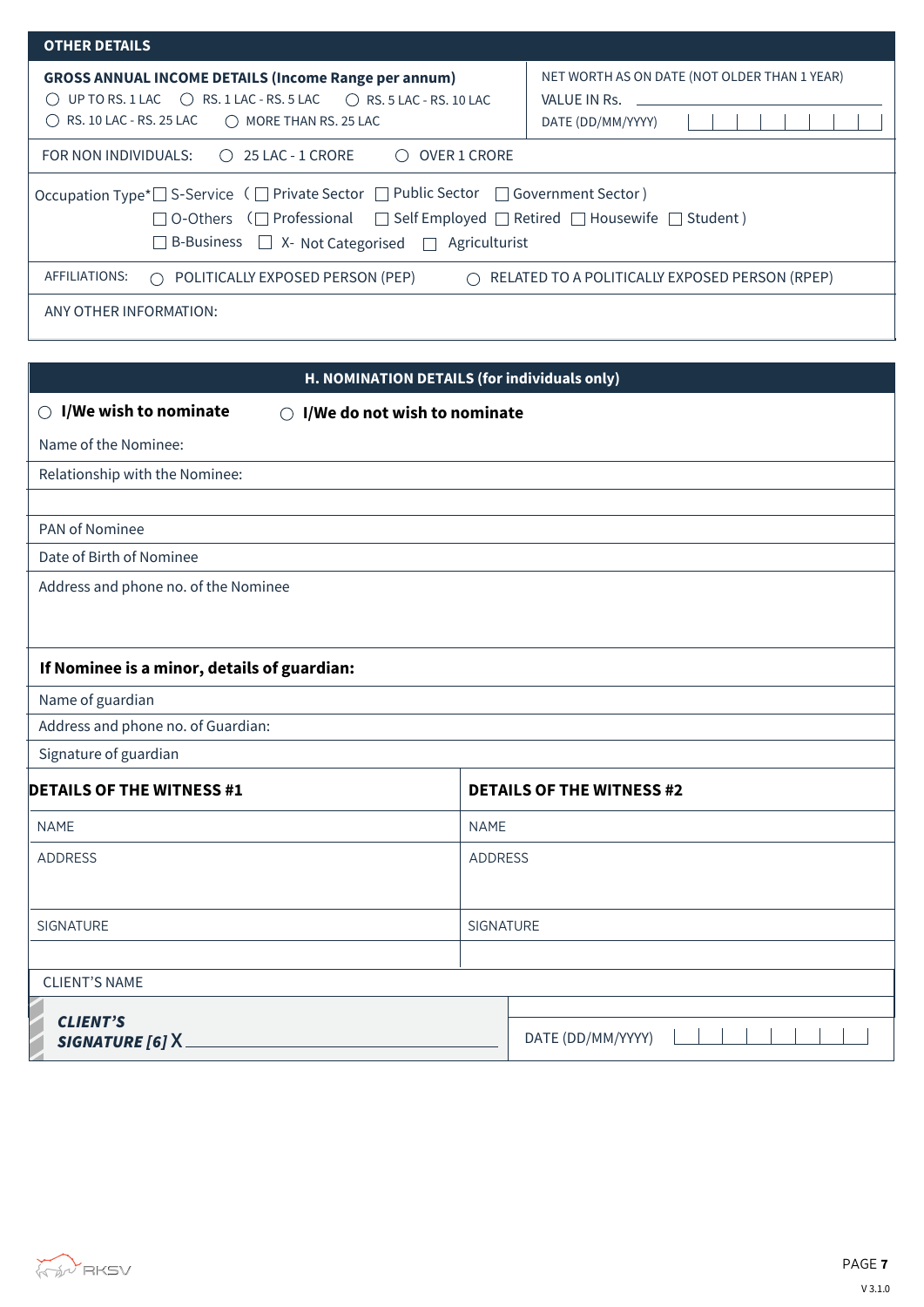## **PART A :** INTERNET & WIRELESS TECHNOLOGY BASED TRADING FACILITY PROVIDED BY STOCK BROKERS TO CLIENT (ALL THE CLAUSES MENTIONED IN THE 'RIGHTS AND OBLIGATIONS' DOCUMENT(S) SHALL BE APPLICABLE. ADDITIONALLY, THE CLAUSES MENTIONED HEREIN SHALL ALSO BE APPLICABLE)

- 1. Stock broker is eligible for providing Internet based trading (IBT) and securities trading through the use of wireless technology that shall include the use of devices such as mobile phone, laptop with data card, etc. which use Internet Protocol (IP). The stock broker shall comply with all requirements applicable to internet based trading/ securities using trading wireless technology as may be specified by SEBI & the Exchanges from time to time
- 2. The client is desirous of investing/ trading in securities and for this purpose, the client is desirous of using either the internet based trading facility or the facility for securities trading through use of wireless technology. The Stock broker shall provide the Stock broker's IBT Service to the Client, and the Client shall avail of the Stock broker's IBT Service, on and subject to SEBI/Exchanges Provisions and the terms and conditions specified on the Stock broker's IBT Web Site provided that they are in line with the norms prescribed by Exchanges/ SEBI.
- 3. The stock broker shall bring to the notice of client the features, risks, responsibilities, obligations and liabilities associated with securities trading through wireless technology/ internet/ smart order routing or any other technology should be brought to the notice of the client by the stock broker.
- 4. The stock broker shall make the client aware that the Stock Broker's IBT system itself generates the initial password and its password policy as stipulated in line with norms prescribed by Exchanges/ SEBI.
- 5. The Client shall be responsible for keeping the Username and Password confidential and secure and shall be solely responsible for all orders entered and transactions done by any person whosoever through the Stock broker's System IBT using the Client's Username and/ or Password whether or not such person was authorized to do so. Also the client is aware that authentication technologies and strict security measures are required for the internet trading/ securities trading through wireless technology through order routed system and undertakes to ensure that the password of the client and/ or his authorized representative are not revealed to any third party including employees and dealers of the stock broker.
- 6. The Client shall immediately notify the Stock broker in writing if he forgets his password, discovers security flaw in Stock Broker's IBT System, discovers/ suspects discrepancies/ unauthorized access through his username/ password/ account with full details of such unauthorized use, the date, the manner and the transactions effected pursuant to such unauthorized use, etc.
- 7. The Client is fully aware of and understands the risks associated with availing of a service for routing orders over the internet/securities trading through wireless technology and Client shall be fully liable and responsible for any and all acts done in the Client's Username/ password in any manner whatsoever.
- 8. The stock broker shall send the order/ trade confirmation through email to the client at his request. The client is aware that the order/ trade confirmation is also provided on the web portal. In case client is trading using wireless technology the stock broker shall send the order/ trade confirmation on the device of the client
- 9. The client is aware that trading over the internet involves many uncertain factors and complex hardware, software, systems, communication lines, peripherals, etc. are susceptible to interruptions and dislocations. The Stock broker and the Exchange do not make any representation or warranty that the Stock broker's IBT Service will be available to the Client at all times without any interruption.
- 10. The Client shall not have any claim against the Exchange or the Stock broker on account of any suspension, interruption, non-availability or malfunctioning of the Stock broker's IBT System or Service or the Exchange's service or systems or non-execution of his orders due to any link/ system failure at the Client/ Stock brokers/ Exchange end for any reason beyond the control of the stock broker/ Exchanges CLIENT'S NAME

| <b>CLIENT'S</b><br>DATE (DD/MM/YYYY)<br>SIGNATURE $[7]$ $\lambda$ |
|-------------------------------------------------------------------|
|-------------------------------------------------------------------|

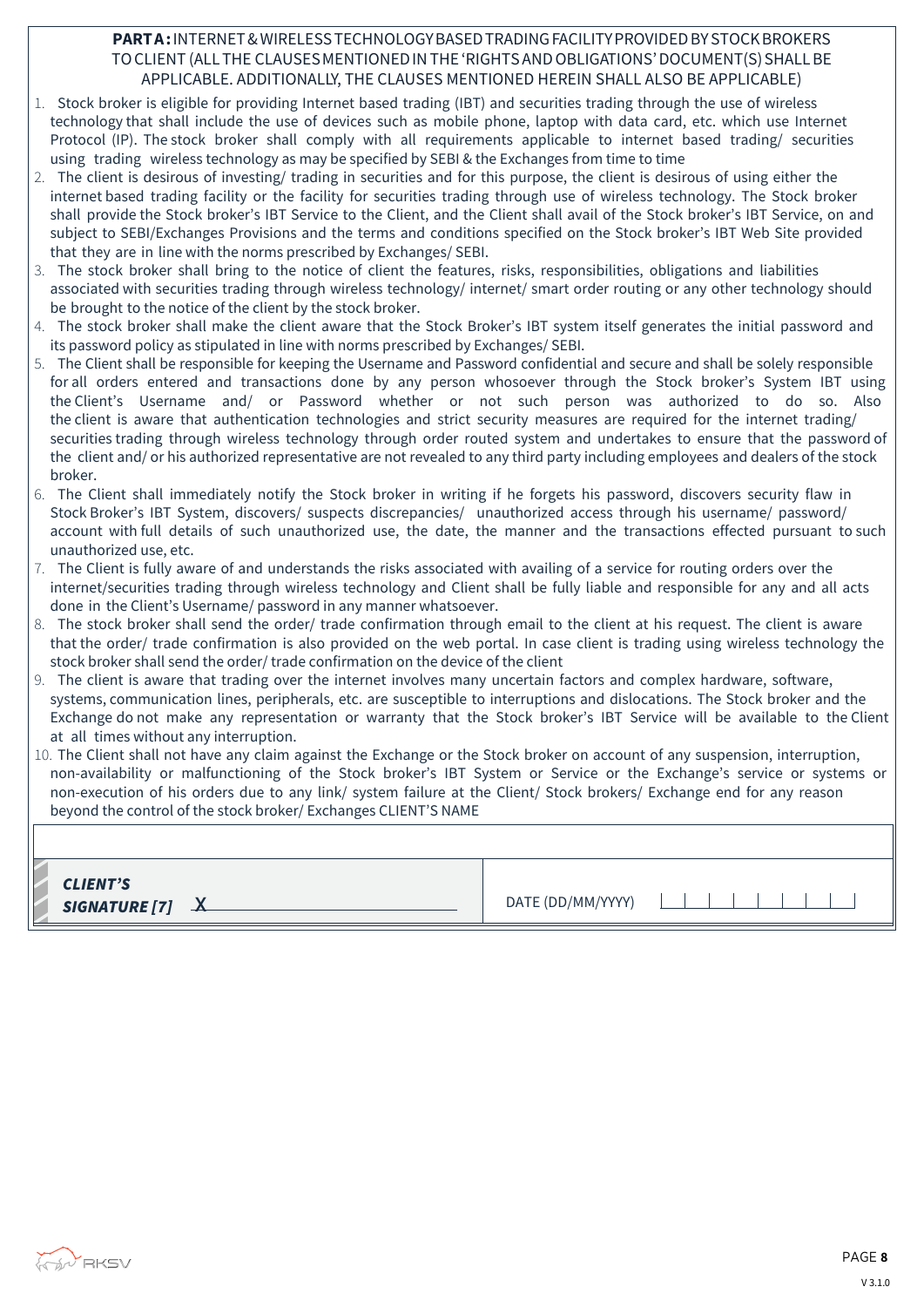## **LETTER FOR AUTHORIZATION FOR ELECTRONIC CONTRACT NOTES & AUTHORIZATION FOR RUNNING ACCOUNT**

TO: RKSV Securities India Private Limited, 30th Floor, Sunshine Tower, Senapati Bapat Marg, Dadar (W), Mumbai - 400 013

SUB: Authorization for Electronic Contract Notes & AUTHORIZATION FOR RUNNING ACCOUNT

I have been/shall be dealing through you as my broker on the Capital Market and/or Futures & Options and/or Currency Derivatives and/or Interest Rate Futures Segments. As my broker i.e. agent I direct and authorize you to carry out trading/dealings on my behalf as per instructions given below.

I understand that, I have the option to receive the contract notes in physical form or electronic form. In pursuance of the same, I hereby opt to receive contract notes in electronic form. I understand that for the above purpose, you are required to take from the client "an appropriate email account" for you to send the electronic contract notes. Accordingly, please take the following email account /email id on your record for sending the contract notes to me:

#### **EMAIL ADDRESS (Same as mentioned on Page 4):**

1. I also agree that non-receipt of bounced mail notification by you shall amount to delivery at my email account /email id.

2. I agree not to hold you responsible for late/non-receipt of contract notes sent in electronic form and any other communication for any reason including but not limited to failure of email services, loss of connectivity, email in transit etc.

3. I agree that the log reports of your dispatching software shall be a proof of dispatch of contract notes to me and such dispatch shall be deemed to mean receipt by me and shall not be disputed by me on account of any non-receipt/delayed receipt for any reason whatsoever.

4. I understand that I am required to intimate any change in the email id/email account mentioned herein above needs to be communicated by me through a physical letter to you, provided however that if I am an internet client then in that event the request for change in email id/email account can be made by me through a secured access using client specific user id and password. Please treat this authorization as written ratification of my verbal directions/authorizations given and carried out by you earlier. I shall be liable for all losses, damages and actions which may arise as a consequence of your adhering to and carrying out my directions given above.

5. I understand that, you shall send physical copy of the contract note within 24 hours if you received a bounced email.

6. I am a registered client with you, and am dealing in Capital Market/ Derivative Market/ Currency Market segment(s), and have a RKSV Securities India Pvt. Ltd. client code as mentioned below.

7. I am aware that payout / dividend received / credited from the exchange(s) against settlement of transaction as per settlement cycle is available within 1 working day of the payout from the Exchange. It is difficult or me to make available the required funds on every pay-in of funds obligation / margin obligation, hence I request you to maintain my account on a running basis and retain the payout received / credit balance in my account for my future obligation / margin obligation or other liabilities unless I instruct otherwise.

8. I hereby further authorize you to debit / credit / transfer the amounts between the various segments either on the same Exchange and / or Exchanges to meet my/our obligation or various dues payable to you / Exchange(s).

9. If payment of funds is required, I shall request you in writing or through the web option for funds withdrawal on the web login. Further it may be noted that if required I may revoke this authorization at any time after giving request in writing.

10. This running account authorization would continue until it is revoked by me. The actual settlement of funds shall be done at least once in the preference period selected below:  $\odot$  QUARTERLY  $\odot$  MONTHLY

11. While settling the account having outstanding obligations on the settlement date, you may retain the requisite funds towards such obligations and may also retain the funds expected to be required to meet margin obligations for next 5 trading days, calculated in the manner specified by the exchanges. You may further retain sum of rupees 10,0000/-

12. I shall bring any dispute arising from the statement of account or settlement so made to your notice within 30 working days from the date of receipt of funds or statement, as the case may be else it will be final Yours faithfully,

### CLIENT'S NAME

CLIENT'S SIGNATURE [8] X

DATE (DD/MM/YYYY) | | | | |

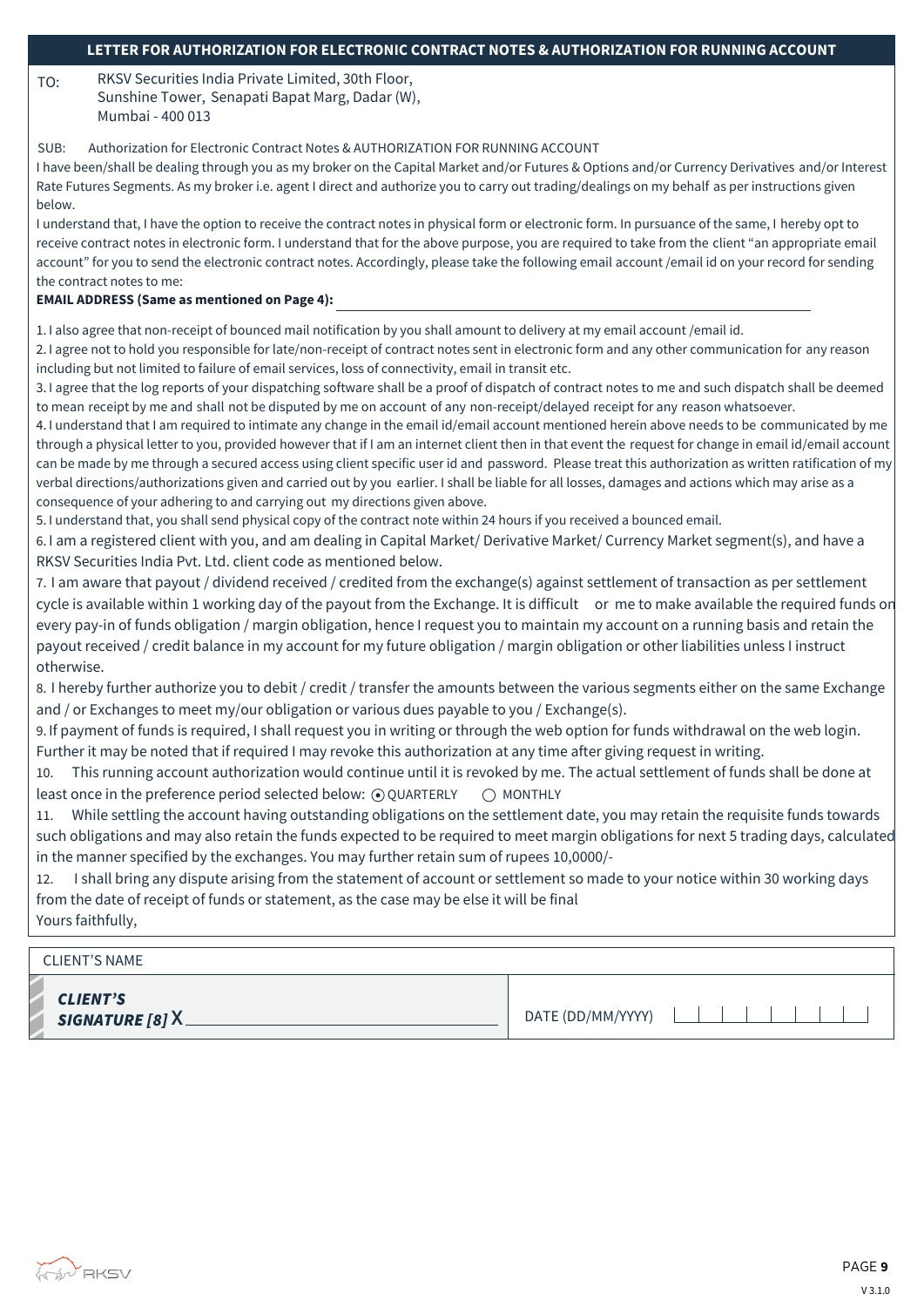## **FATCA / CRS DECLARATION / SELF CERTIFICATION FOR INDIVIDUAL**

|                                                                                                              | FAICA / CRS DECLARATION / SELF CERTIFICATION FOR INDIVIDUAL                                                   |
|--------------------------------------------------------------------------------------------------------------|---------------------------------------------------------------------------------------------------------------|
| Please fill the information below as requested                                                               |                                                                                                               |
| Name of the Account Holder                                                                                   |                                                                                                               |
| Indicate () your Tax Residency /<br>Citizenship / Nationality                                                | India $\Box$ U.S.A $\Box$ Others                                                                              |
|                                                                                                              | If ticked on "Others" and/or "U.S.A", please provide all details under point no. 2,3,4,5 below:               |
| Specify City and Country of Birth                                                                            |                                                                                                               |
| Specify Country(ies) of Tax Residency/<br>Citizenship / Nationality /<br>Green card holder, other than India |                                                                                                               |
| Tax Identification Number (for U.S.A.)<br>or its functional equivalent (other<br>than U.S.A.)                |                                                                                                               |
| Source of Wealth                                                                                             | Salary<br><b>Business</b><br>П<br>$\Box$ Gift<br>Rental Income<br><b>Ancestral Property</b><br>$\Box$ Royalty |
|                                                                                                              | Prize Money □ Others                                                                                          |

#### **DECLARATION**

I / We hereby declare, agree and confirm the following:

- a) The details furnished above are true to the best of my knowledge and belief and shall undertake to inform RKSV Commodities India Private Limited within 30 days, in case of any change in the above given status on a future date;
- b) If I /we am/are U.S. person or tax resident of a reportable foreign jurisdiction (other than U.S.), my account details, would be reported by RKSV Commodities India Private Limited to the relevant tax authority. or information may be shared with concerned Asset Management Companies (AMCs) or to any of the Government Agencies / Tax authorities / Regulators / Exchanges / Depositories of India or of any country other than India;

## CLIENT'S SIGNATURE [9]

| <b>ALIENT A AIAINTI AVE [A]</b> |  |  |
|---------------------------------|--|--|
|                                 |  |  |
|                                 |  |  |

#### **What is FATCA / CRS?**

The U.S. government introduced the Foreign Account Tax Compliance Act, 2010 (FATCA) for obtaining information on accounts held by U.S. taxpayers in other countries. Further, Organization for Economic Co-operation & Development (OECD) and G20 countries agreed for automatic exchange on information through Common Reporting Standards (CRS). The Government of India has signed an Inter-Government Agreement (IGA) with US and has also joined the Multilateral Competent Authority agreement (MCAA) for automatic sharing of information with member countries of OECD and G20. By virtue of India signing an IGA with US and joining MCAA, Indian financial institutions will have to provide the required financial information to Indian tax authorities which in turn would forward reportable information to US IRS and member countries of OECD and G20 countries.

**US Person means:** In case of individuals, U.S. person means a citizen or resident of the United States. Persons who would qualify as U.S. persons could be born in United States, born outside the United States of a US parent, Naturalized citizens, Green Card Holders, tax residents. **Who is Reportable Person (Non US) under Common Reportable Standards (CRS)?** 

Under Common Reportable Standards (CRS), reportable person means Tax residents of a reportable foreign jurisdiction other than U.S. (Please note the above information is provided only for quick reference to customers. You are requested to consult a legal/ tax advisor if in doubt.) **Documents to be collected if Customer's Country of birth is U.S. but declare that he/ she are not a U.S. person** 

- 1. Certificate of relinquishment of citizenship (Loss of nationality certificate); OR
- 2. Self certification for stating reasons for not having such a certificated espite relinquishment U.S. citizenship; OR
- 3. Self certification for stating reasons for not obtaining U.S. citizenship at birth.

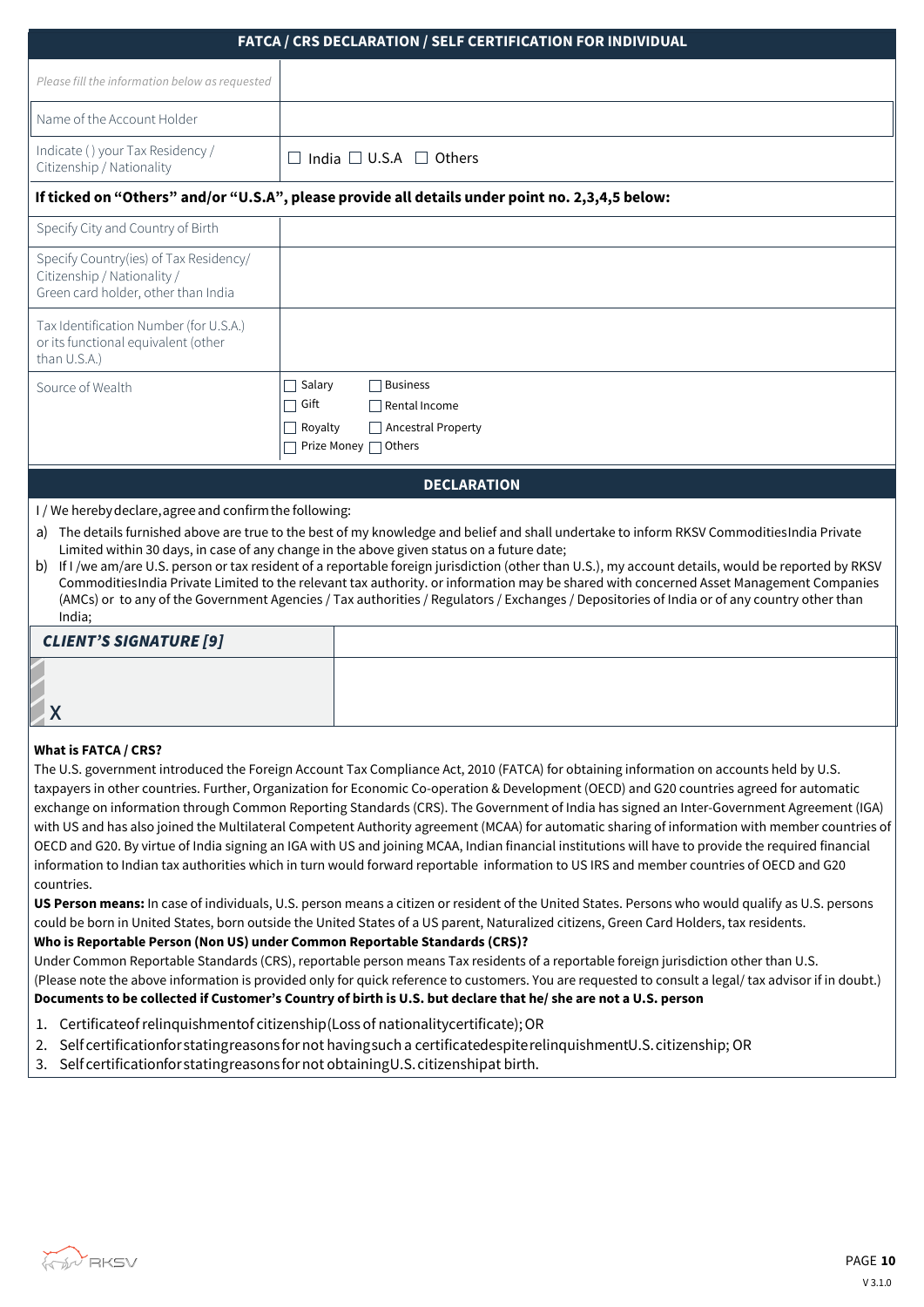| <b>TARIFF SHEET</b>                                                                                                                                                                                                                                                                                                                                                                                                                                                                                                                                                                                                                                                                                                                                                                                                                                                                                                         |  |
|-----------------------------------------------------------------------------------------------------------------------------------------------------------------------------------------------------------------------------------------------------------------------------------------------------------------------------------------------------------------------------------------------------------------------------------------------------------------------------------------------------------------------------------------------------------------------------------------------------------------------------------------------------------------------------------------------------------------------------------------------------------------------------------------------------------------------------------------------------------------------------------------------------------------------------|--|
| TO:<br>RKSV Securities India Private Limited                                                                                                                                                                                                                                                                                                                                                                                                                                                                                                                                                                                                                                                                                                                                                                                                                                                                                |  |
| Dear Sir or Madam,<br>I would like to subscribe to the RKSV Securities India Pvt. Ltd for trading and demat account and request RKSV<br>Securities India Pvt. Ltd. to apply brokerage charges as mentioned and as per the terms and conditions of RKSV<br>Securities India Pvt. Ltd.                                                                                                                                                                                                                                                                                                                                                                                                                                                                                                                                                                                                                                        |  |
| <b>BROKERAGE CHARGE</b>                                                                                                                                                                                                                                                                                                                                                                                                                                                                                                                                                                                                                                                                                                                                                                                                                                                                                                     |  |
| Account opening fee<br>Free<br>Rs. 149/- [Trading+DP] +GST<br>Rs. 249/- [Trading+DP] +GST<br>Rs. 999/- [Trading + DP] + GST<br>Rs. 499/- [Trading+DP] +GST<br>$\circlearrowright$ Brokerage - Basic 0.05% or RS 20/- per order tradedWhichever is lower; For option Rs. 20 per order traded<br>Priority Pack 0.10% or RS 30/- per order traded Whichever is lower of this 30 per order traded                                                                                                                                                                                                                                                                                                                                                                                                                                                                                                                               |  |
| <b>STATUTORY CHARGES</b>                                                                                                                                                                                                                                                                                                                                                                                                                                                                                                                                                                                                                                                                                                                                                                                                                                                                                                    |  |
| In addition to the above monthly subscription charges, the following statutory charges will also be levied at actuals:<br>Securities Transaction Tax, Transaction Charges, Stamp Duty, SEBI Turnover Fees, Clearing Member Charges and GST.<br>Electronic Contract Notes are free. In case of any request for Physical Contract note, the Contract Note copies will be<br>charged at Rs. 50 per contract note (for ECN clients) + Courier charges as applicable. Depository Participant charges as<br>levied by RKSV. Terms and Conditions can be subject to change provided the same is done as for applicable guidelines of<br>SEBI/exchange.<br>The terms and conditions of the RKSV Securities India Pvt. Ltd. plans have been read and understood by me. I wish to<br>avail the plans below provided by RKSV Securities India Pvt. Ltd. for my trading account subject to the terms and<br>conditions mentioned above. |  |
| I declare that I have read and understood the terms and conditions governing the RKSV Securities India Pvt. Ltd.                                                                                                                                                                                                                                                                                                                                                                                                                                                                                                                                                                                                                                                                                                                                                                                                            |  |
| Note: Brokerage is also charged on expired, exercised and assigned Futures and Options contracts.<br>Yours faithfully,                                                                                                                                                                                                                                                                                                                                                                                                                                                                                                                                                                                                                                                                                                                                                                                                      |  |
|                                                                                                                                                                                                                                                                                                                                                                                                                                                                                                                                                                                                                                                                                                                                                                                                                                                                                                                             |  |
| <b>CLIENT'S NAME</b>                                                                                                                                                                                                                                                                                                                                                                                                                                                                                                                                                                                                                                                                                                                                                                                                                                                                                                        |  |
| <b>CLIENT'S</b><br>DATE (DD/MM/YYYY)<br>SIGNATURE [10] X                                                                                                                                                                                                                                                                                                                                                                                                                                                                                                                                                                                                                                                                                                                                                                                                                                                                    |  |
| FOR OFFICE USE ONLY                                                                                                                                                                                                                                                                                                                                                                                                                                                                                                                                                                                                                                                                                                                                                                                                                                                                                                         |  |

CLIENT'S TRADING ACCOUNT NUMBER